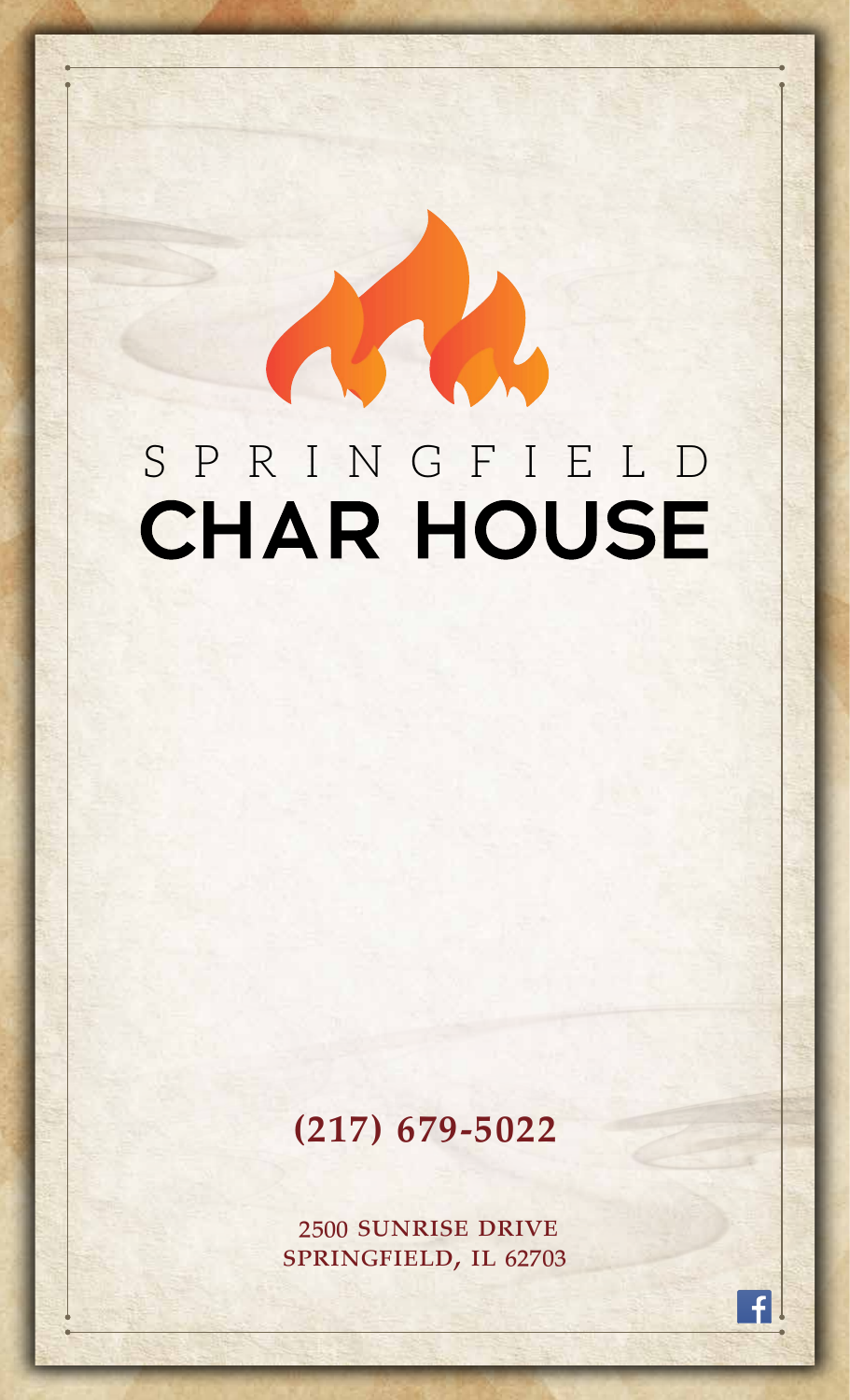### *Wines*

#### **· REDS** ·

- #300 **cabernet sauvignon vista point, ca** glass  $-5/$  bottle  $-18$
- #301 **merlot vista point** glass  $-5$  / bottle  $-18$
- #302 **chianti, bolla, italy**  $glass - 5 / bottle - 18$
- #303 **malbec, concha y torro, argentina** glass  $-5/$  bottle  $-18$
- #304 **pinot noir, salmon creek**  $glass - 5 / bottle - 18$
- #305 **sweet red, <sup>99</sup> vines** glass  $-5$  / bottle  $-18$
- #306 **lambrusco, red wine, italy** glass  $-5$  / bottle  $-19$
- #307 **lindemans, shiraz** glass  $-5$  / bottle  $-19$
- #308 **rare merlot** glass  $-6$  / bottle  $-21$
- #309 **grape <sup>4</sup> blend, rare red** bottle – 21
- #310 **cabernet sauvignon ravage** bottle – 22
- #311 **villa rosa, brachett d'acqui-italy** bottle  $-23$
- #312 **chianti classico, gabbiano-tuscany-italy** bottle – 21
- #313 **old red zinfandel, lodi** bottle – 24
- #314 **merlot, joel gott** bottle – 25
- #315 **julia james pinot noir, ca** bottle – 23
- #316 **michaels, red, napa by n.a.p.a.** bottle – 29

#### *whites*

- #200 **chardonnay vista point, ca** glass  $-5/$  bottle  $-18$
- #201 **pinot grigio vista point, ca**  $glass - 5 / bottle - 18$
- #202 **white zinfandel vista point, ca** glass  $-5$  / bottle  $-18$
- #203 **riesling-marcus james** glass  $-5/$  bottle  $-18$
- #204 **moscato kc mondavi** glass  $-5$  / bottle  $-18$
- #205 **grape <sup>4</sup> blend, rare white** bottle – 21
- #206 **pinot grigio, ecco domani** bottle – 19
- #207 **moscato d'asti, movendo-italy** bottle – 22
- #208 **riesling schmitt, sohne-germany** bottle – 24
- #209 **chardonnay, anthony & dominic-russian river** bottle – 26

#### *sparkling*

#103 **prosseco de paolo, saccheto** 21 #104 **moet chandon-eperney, france** 60

### $\cdot$  *Beer*  $\cdot$

#### **bottle only**

**· DOMESTIC ·** 

**budweiser bud light miller light coors light miller <sup>64</sup> select <sup>55</sup> busch light michelob ultra**

 $\cdot$  *IMPORTS*  $\cdot$ **– 3 – – 4 –**

> **stella artois heineken guinness draught corona amstel light modelo blue moon**

**samuel adams boston lager samuel adams seasonal angry orchard o'** pouls **gOOSE IPA flash bay ipa samuel adams rebel ipa**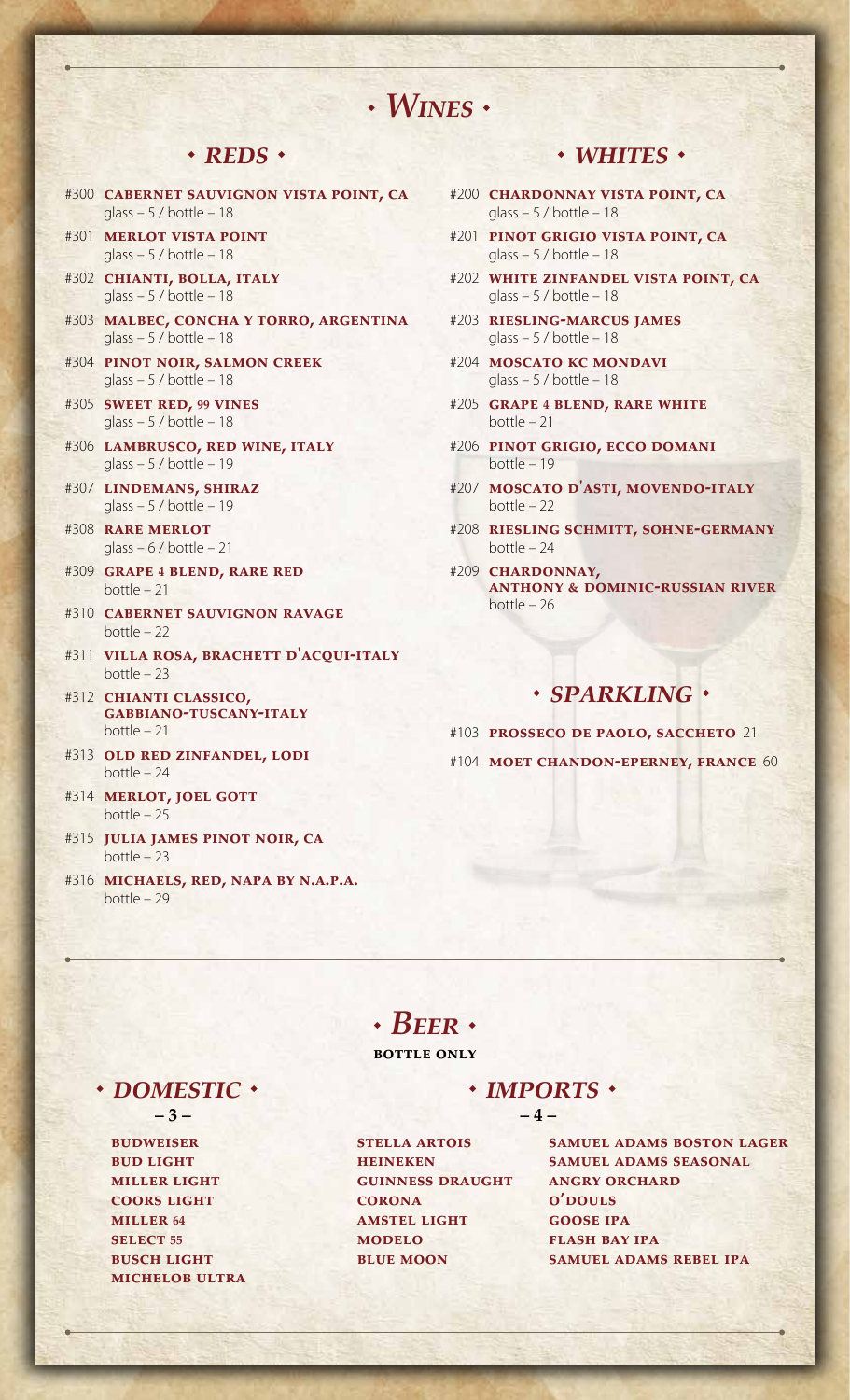### **CEO "Chopin Extra Olives"**

Premium vodka, martini and Rossi dry vermouth and extra olives 7

#### **Cosmopolitan**

Absolut Citron Vodka, Patron Citronge, cranberry juice & fresh squeezed lime juice 7

#### **Pomegranate**

Van Gogh pomegranate vodka, pomegranate juice, triple sec and lemon sugar 7

#### **Sunshine**

Absolut Mango, Malibu Rum, Triple Sec, creme de banana and pineapple juice 7

#### **SWEETHEART**

Absolut mango, triple sec, pineapple juice, bubbly champagne and strawberry sugar 7

#### **Lemon Drop** Vodka, triple sec, sweet and sour with lemon juice 7

#### **Cafe Charhouse** Godiva chocolate liqueur, Grand Marnier and Triple Sec

mixed with coffee liqueur and topped with whip cream 7

## *Martinis Specialty Drinks*

#### **Charhouse Long Island**

Rum, Vodka, Gin, and Triple Sec mixed with sweet & sour, mango and splash of sierra mist 6

#### **Old Camp Old Fashioned**

Old Camp Peach Pecan Whiskey muddled orange and cherry topped with soda water and bitters 6

#### **Charhouse Cadillac Margarita**

Patron, Triple Sec topped with Grand Marnier served frozen or rocks 8

#### **Strawberry Passion Daiquiri**  Malibu Rum, passion fruit mix with a splash of strawberry mix 6

**Charhouse Manhattan**  Maker's 46, bitters, and sweet vermouth 7

**Night Out**  Chambord, Citron, Sierra Mist and sweet & sour 6

#### **Bahama Mama**

White Rum, Malibu, orange juice, pineapple juice topped with Grenadine 6

#### **Mai Tai** Captain Morgan, pineapple juice, orange juice and Grenadine 6

### *After Dinner Drinks*

**Bailey's & Coffee** 5 **Bailey's** 5 **White Russian** 5 **Frangelico** 5 **Ouzo** 5 SAMBUCA 6 **Grand Marnier** 7

### *Desserts*

**Carrot Cake** 4.99 **Death by Chocolate Cheesecake** 4.99 **Chocolate Layered Cake** 4.99 **Cheesecake** 4.99 **Creme Brulee** 3.99 **Apple Pie** 3.99 **Tiramisu** 4.99

### *Beverages*

**Soft Drinks** 1.99 *(free refills)* Pepsi – Diet Pepsi – Mountain Dew – Sierra Mist – Dr. Pepper – Lemonade

**Iced Tea** 1.99 *(free refills)*

**Coffee** 1.69 *(regular / decaf )*

**Hot Tea** 1.69 *(regular / decaf )* **Juice** 2.25 *(no free refills)*

Orange – Cranberry – Pineapple – Apple

**Milk** 2.25

The Illinois Department of Public Health advises that eating raw or undercooked meat, poultry, eggs or seafood poses a health risk to everyone, but especially to the elderly, young children under age 4, pregnant woman and other highly susceptible individuals with comprised immune systems. Thorough cooking of such animal foods reduces the risk of illness. SyscoCI 10312017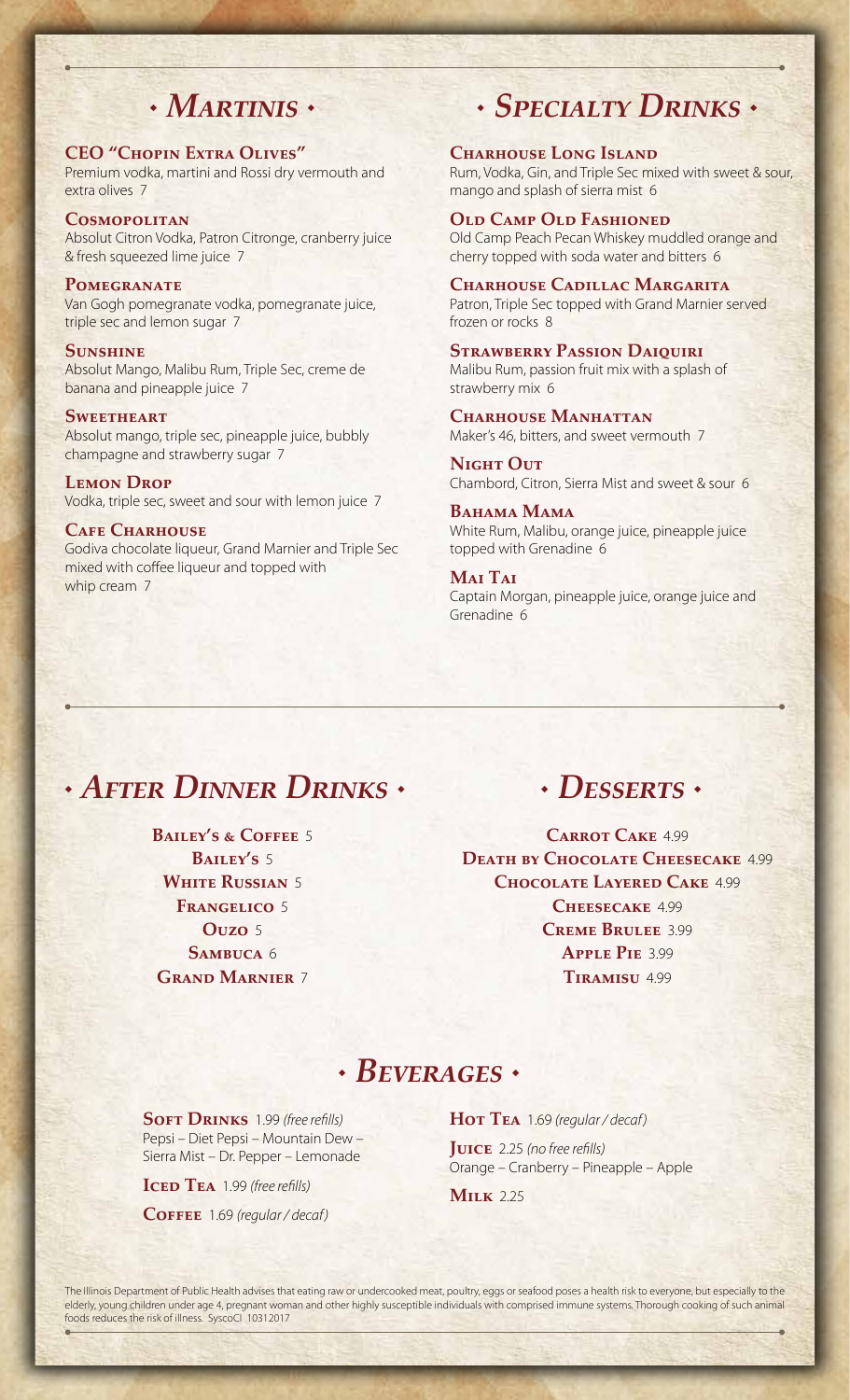### *Appetizers*



**The Sampler** Fried zucchini, onion rings & spinach artichoke dip 11.99

**Fried Calamari** Hand-breaded lightly fried to order. Served with cocktail sauce 9.99

**Farm Fresh Fried Zucchini** Hand-breaded lightly fried and served with marinara sauce or ranch dressing 7.99

 **Spinach Artichoke Dip** Served with tortilla chips 8.99

**Boneless Chicken Wings** Buffalo – BBQ – Cajun 8.99

**Potato Skins** Baked potato stuffed with bacon bites and shredded cheddar cheese 7.99

**Mozzarella Sticks** Served with marinara 6.99

**Onion Rings**  Served with homemade ranch dressing 5.99

**Cocktail Shrimp** 9.99

 **Toasted Beef Ravioli NEW** Served with marinara 7.99

### *Salads*

*Dressings: ranch, french, thousand island, bleu cheese, italian, honey mustard, balsamic, fat-free raspberry vinaigrette and oil vinegar [ add bleu or feta cheese crumbles 1.49* ]



#### **Strawberry Bistro**

A mix of fresh baby field greens with strawberries, cranberries, walnuts, and feta cheese. Served with low-fat raspberry dressing and pita bread 8.99

#### **Greek Salad**

Fresh mixed lettuce, tomatoes, cucumbers, red onions, green peppers, feta cheese and kalamata olives. Served with balsamic dressing 8.99

#### **Apple and Walnut Salad NEW**

Spinach with apples, walnuts, feta cheese and pumpkin seeds. Served with balsamic or raspberry vinaigrette dressing 8.99

#### **Chicken Avocado Salad**

Fresh lettuce and spinach with tomatoes, cucumbers, corn, crispy bacon and shredded cheddar cheese. Served with your choice of dressing 11.99

#### **Chopped Salad**

A delicious blend of julienne romaine, grilled steak, tomato, avocado, corn, bacon, blue cheese and balsamic vinaigrette 12.99

#### **Grilled Chicken Caesar Salad**

Crisp romaine lettuce, homemade croutons topped with grilled chicken. Served with creamy caesar dressing and parmesan cheese 8.99

#### **Grilled Salmon Salad NEW**

Fresh mixed greens with tomatoes, cucumbers, red onions topped with shredded cheddar cheese 12.99

*Add to any Salad: Grilled Steak 6 – Grilled Chicken Breast 3 – Grilled Salmon 6 Four Jumbo Shrimp (fried or grilled) 5*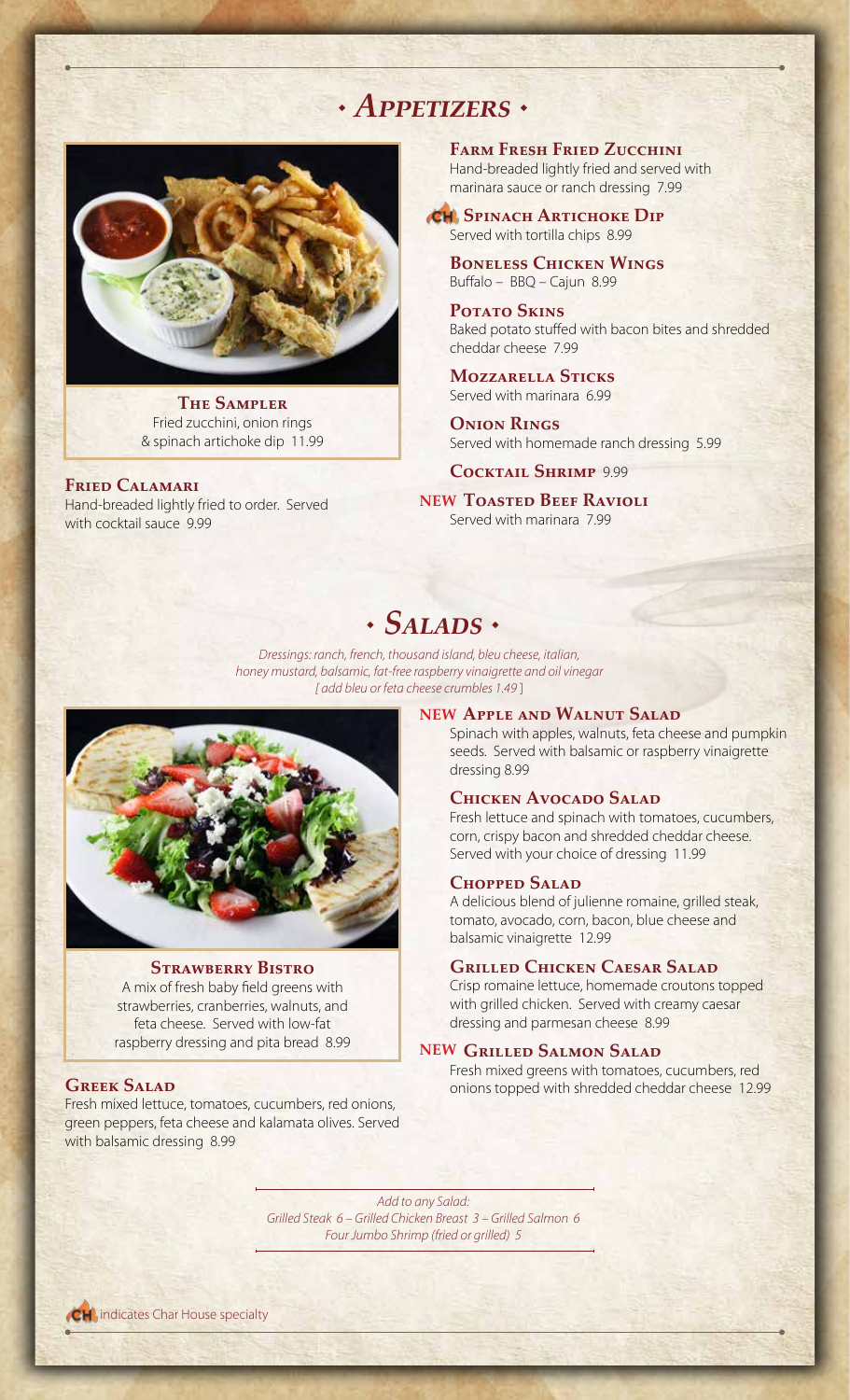### *Char House Pasta & Chicken*

*Dishes are served with a choice of soup or salad.*



**Chicken Marsala**

Chicken breast and mushrooms sautéed in a marsala wine sauce over fettuccine 13.99

#### **House Pasta**

Pasta tossed with chicken breast, mushrooms, marinara sauce, touch of heavy cream and brandy and fresh basil 12.99 *Add shrimp 5*

#### **Four Cheese Pasta**

Penne pasta, four blend cheese, tossed with a creamy alfredo sauce 10.99 *Add chicken 3 / Add shrimp 5*

#### **Cajun Jambalaya Pasta**

Shrimp and chicken sautéed with onions, tomato and peppers in a very spicy cajun sauce. All on top of fresh penne pasta (available over rice) 13.99

#### **Chicken Vesuvio**

Chicken breast with potato wedges sauteed in fresh garlic, olive oil and herbs 12.99

#### **Chicken Picatta**

Chicken breast with sauteed capers in a light lemon olive oil sauce. Served with fettuccini pasta 12.99

#### **Chicken with Artichokes Hearts**

Chicken breast sauteed with fresh garlic white creamy wine sauce served over fettuccini noodles 12.99

#### **Chicken Cacciatore**

Sauteed chicken breast with mushrooms, green peppers and onions in a light marinara sauce over mostaccioli 12.99

#### **Tuscan Chicken**

Chicken breast sauteed mushrooms, peppers and spinach topped with a creamy alfredo sauce over fettuccini noodles 13.99

#### **Homemade Lasagna**

Layered lasagna noodles with our famous marinara meat sauce, ricotta, parmesan and mozzarella cheese 11.99

#### **Chicken Parmesan**

Lightly hand-breaded chicken breast top with a bed of spaghetti and homemade marinara sauce 12.99

**Fettuccine Alfredo** Fettuccine noodles with creamy alfredo sauce 8.99 *Add chicken 3 / Add shrimp 5*

#### **Penne Ala Vodka Pasta**

Penne pasta tossed in fresh tomato basil cream sauce with a hint of vodka 9.99 *Add chicken 3 / Add shrimp 5*

#### **Cheese Tortellini**

Tortellini pasta tossed with ala vodka sauce 10.99 *Add chicken 3 / Add shrimp 5*

#### **Pasta Carbonara**

Spaghetti, bacon and green peas tossed in creamy garlic parmesan sauce 11.99 *Add chicken 3 / Add shrimp 5*

#### **Spaghetti Bolognese**

Our famous homemade meat sauce served over a bed of spaghetti 9.99

#### **Charbroiled Chicken Breast**

(Grilled, cajun or barbecue) served with two sides 9.99

#### **Half Fried Chicken**

Famous Char House lightly hand breaded chicken fried to perfection 10.99 *(please allow us to 20 minutes)*

#### **Chicken Carbonara NEW**

Chicken breast, mushrooms, bacon, onions and garlic in a white wine riesling cream sauce with buttered parmesan penne pasta 13.99

#### **Seafood Pasta NEW**

Calamari, shrimp and mahi mahi tossed in penne ala vodka sauce 14.99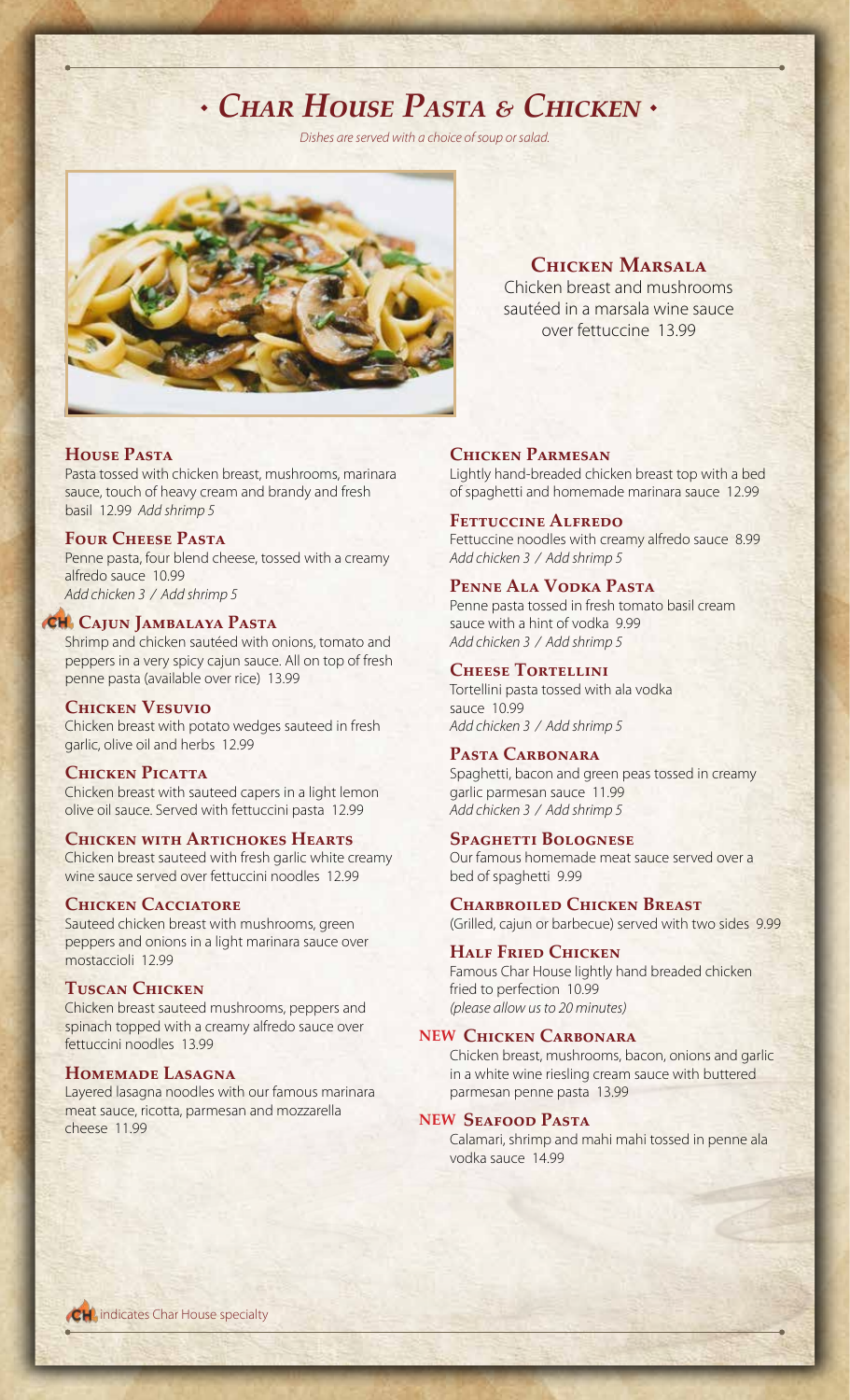### *Steaks & Chops*

*Served with a choice of two sides.*

**New York Strip Steak**  $12 oz - 20.99$ 

**Broiled Chopped Steak** 12 oz ground beef with caramelized onions and sautéed mushrooms 9.99

**8 oz New York Strip with Jumbo Shrimp** 20.99

**8 oz Ribeye with Jumbo Shrimp** 20.99

**Top Sirloin** 8 oz top sirloin 13.99

**T-Bone Steak** 16 oz t-bone 21.99

**Ribeye Steak** 12 oz ribeye 20.99

**Filet Mignon**  8 oz filet mignon 25.99

PORTERHOUSE 24 oz porterhouse 34.99

**Bone-In Pork Chops** Two 8 oz pork chops 13.99

**BOURBON GLAZED PORK CHOP** 8 oz pork chop served with caramelized onions and mushrooms 12.99

### **Top Your Steak**

**blue cheese crusted** 1.99 **sautéed onions & mushrooms** 1.99

### *Char House Favorite Ribs Combination*

*All combinations are served with a choice of two sides.*

**BBQ Ribs with 8 oz New York Strip** 20.99 **BBQ Ribs with 8 oz Ribeye** 20.99 **BBQ Ribs with 1/4 Fried Chicken** 14.99 **BBQ Ribs with BBQ Chicken Breast** 14.99 **BBQ Ribs with Shrimp** 19.99

**Half Slab BBQ Ribs** 13.99 **Full Slab BBQ Ribs** 18.99

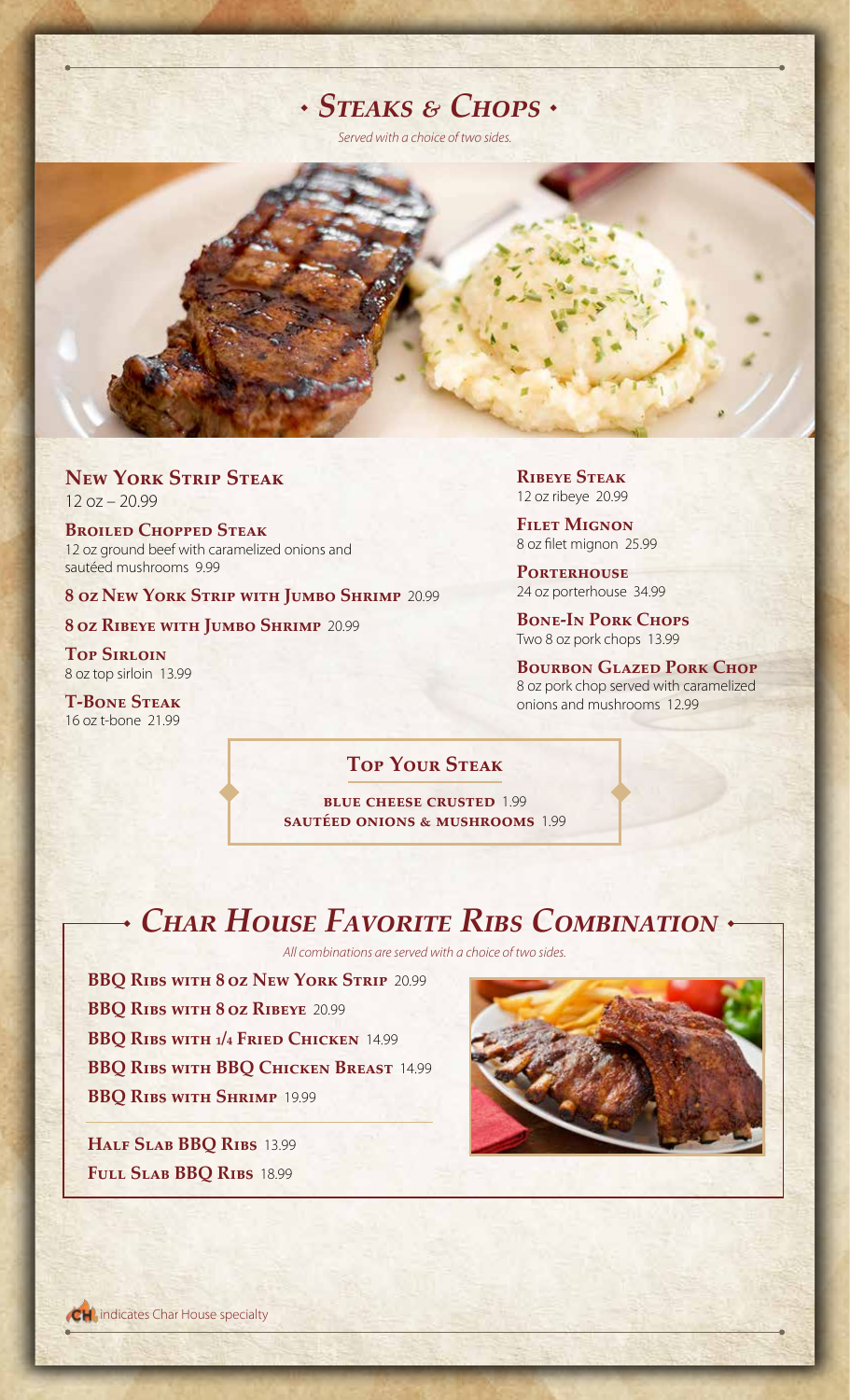

**Tilapia and Shrimp** Baked tilapia topped with sautéed shrimp, spinach, diced tomatoes and artichoke hearts. Served with alfredo sauce 14.99

**Fresh Atlantic Salmon** 8 oz fresh Atlantic salmon lightly seasoned with lemon olive oil sauce 14.99

**Parmesan Crusted Tilapia**  Baked tilapia parmesan crusted with herbs and lemon olive oil 12.99

**Broiled Tilapia** Baked tilapia seasoned with herbs and lemon olive oil sauce 11.99

#### **Shrimp Tempura**

7 jumbo shrimp tempura lightly hand-breaded and fried 15.99

#### **NEW Swordfish**

8 oz char grilled swordfish topped with lemon chive oil sauce 15.99

#### **Mahi Mahi**

8 oz baked mahi mahi seasoned with herbs and lemon olive oil sauce 15.99

**Shrimp Scampi** 7 jumbo shrimp sautéed in olive oil with garlic and herbs served with fettuccini noodles 15.99

**Whole Catfish** One pound of hand-breaded and deep-fried 11.99

#### **CH** CATFISH FILETS

Hand battered and fried crisp. Served with french fries and tartar sauce 9.99

### *Sides*

**– 2.99 –**

**Soup**

**Coated Seasoned French Fries Sweet Potato Fries BAKED POTATO Roasted Potato Mixed Vegetables**

**Rice Green Beans Broccoli Cottage Cheese House or Caesar Salad**